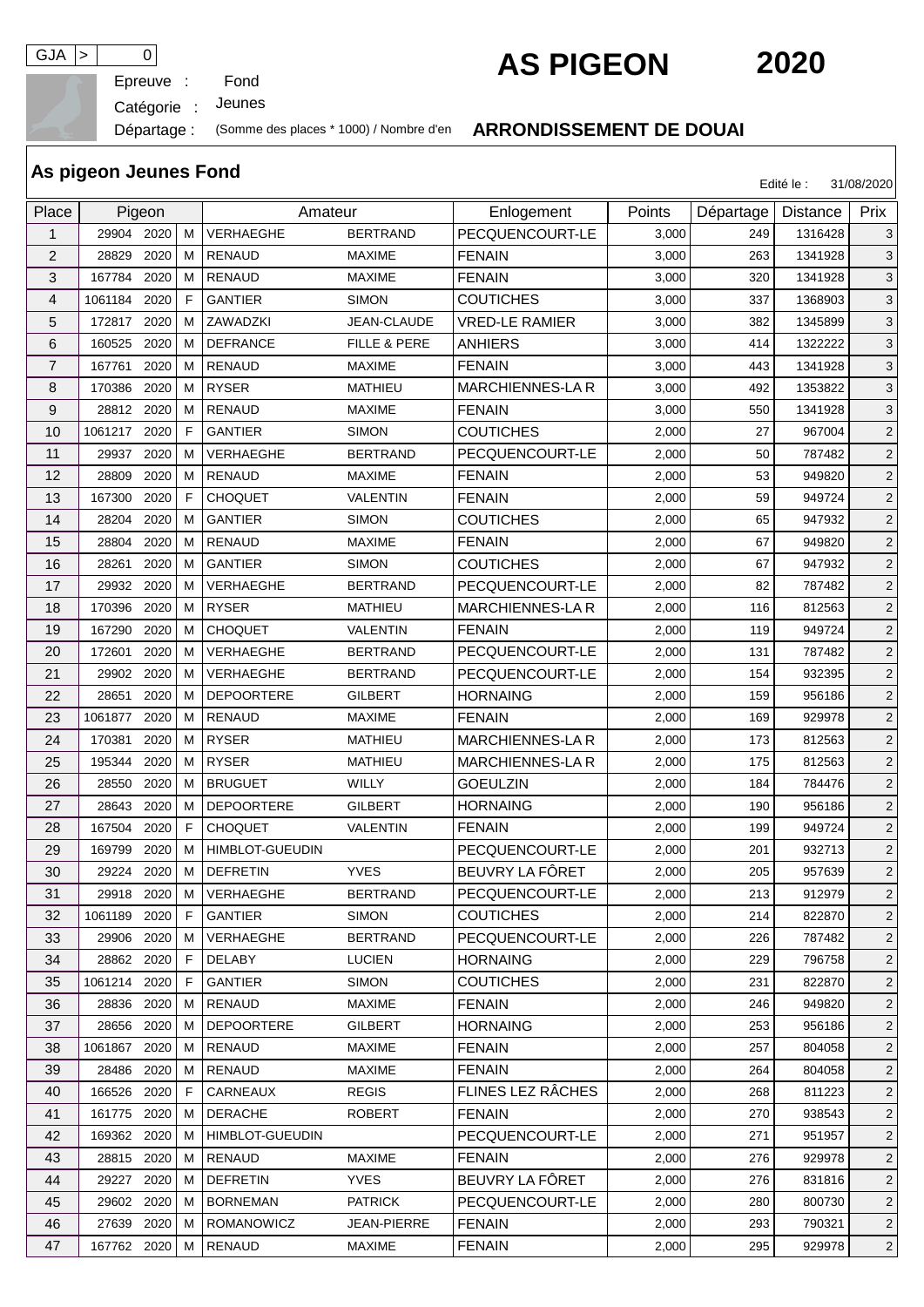| 48  | 169371       | 2020 | F  | <b>HIMBLOT-GUEUDIN</b> |                         | PECQUENCOURT-LE                  | 2,000 | 300 | 951957 | $\overline{2}$               |
|-----|--------------|------|----|------------------------|-------------------------|----------------------------------|-------|-----|--------|------------------------------|
| 49  | 172602 2020  |      | м  | <b>VERHAEGHE</b>       | <b>BERTRAND</b>         | PECQUENCOURT-LE                  | 2,000 | 300 | 912979 | $\overline{c}$               |
| 50  | 160523       | 2020 | м  | <b>DEFRANCE</b>        | <b>FILLE &amp; PERE</b> | <b>ANHIERS</b>                   | 2,000 | 304 | 916826 | $\overline{2}$               |
| 51  | 29942 2020   |      | м  | VERHAEGHE              | <b>BERTRAND</b>         | PECQUENCOURT-LE                  | 2,000 | 312 | 932395 | $\overline{2}$               |
| 52  | 167777       | 2020 | м  | <b>RENAUD</b>          | <b>MAXIME</b>           | <b>FENAIN</b>                    | 2,000 | 317 | 804058 | $\overline{2}$               |
| 53  | 161335       | 2020 | м  | <b>FIRMIN</b>          | <b>FRANCIS</b>          | ARLEUX-L'HIRONDEL                | 2,000 | 319 | 776927 | $\overline{c}$               |
| 54  | 167254       | 2020 | F  | <b>CHOQUET</b>         | VALENTIN                | <b>FENAIN</b>                    | 2,000 | 330 | 949724 | $\overline{2}$               |
| 55  | 170390       | 2020 | м  | <b>RYSER</b>           | <b>MATHIEU</b>          | MARCHIENNES-LA R                 | 2,000 | 337 | 937893 | $\overline{c}$               |
| 56  | 174933       | 2020 | м  | <b>DEFRANCE</b>        | <b>FILLE &amp; PERE</b> | <b>ANHIERS</b>                   | 2,000 | 362 | 935880 | 2                            |
| 57  | 1061210      | 2020 | F  | <b>GANTIER</b>         | <b>SIMON</b>            | <b>COUTICHES</b>                 | 2,000 | 373 | 947932 | $\overline{2}$               |
| 58  | 161760       | 2020 | м  | <b>DERACHE</b>         | <b>ROBERT</b>           | <b>FENAIN</b>                    | 2,000 | 377 | 793259 | $\overline{c}$               |
| 59  | 29639        | 2020 | м  | <b>BORNEMAN</b>        | <b>PATRICK</b>          | PECQUENCOURT-LE                  | 2,000 | 411 | 800730 | $\overline{2}$               |
| 60  | 29959        | 2020 | м  | VERHAEGHE              | <b>BERTRAND</b>         | PECQUENCOURT-LE                  | 2,000 | 424 | 932395 | $\overline{c}$               |
| 61  | 170376       | 2020 | м  | <b>RYSER</b>           | MATHIEU                 | <b>MARCHIENNES-LAR</b>           | 2,000 | 459 | 812563 | $\overline{2}$               |
| 62  | 166979       | 2020 | F  | <b>BERNARD</b>         | <b>FRERES</b>           | <b>GUESNAIN</b>                  | 1,000 | 1   | 406729 | $\mathbf{1}$                 |
| 63  | 28831        | 2020 | м  | <b>RENAUD</b>          | <b>MAXIME</b>           | <b>FENAIN</b>                    | 1,000 | 2   | 392108 | $\mathbf{1}$                 |
| 64  | 29940        | 2020 | м  | VERHAEGHE              | <b>BERTRAND</b>         | PECQUENCOURT-LE                  | 1,000 | 3   | 403449 | $\mathbf{1}$                 |
| 65  | 29946        | 2020 | м  | VERHAEGHE              | <b>BERTRAND</b>         | PECQUENCOURT-LE                  | 1,000 | 4   | 403449 | $\mathbf{1}$                 |
|     | 161358       | 2020 | F. | <b>FIRMIN</b>          | <b>FRANCIS</b>          | ARLEUX-L'HIRONDEL                |       | 6   | 398198 |                              |
| 66  |              |      |    |                        |                         |                                  | 1,000 |     |        | $\mathbf{1}$<br>$\mathbf{1}$ |
| 67  | 28840        | 2020 | м  | <b>RENAUD</b>          | <b>MAXIME</b>           | <b>FENAIN</b><br>PECQUENCOURT-LE | 1,000 | 8   | 411950 |                              |
| 68  | 29954        | 2020 | м  | VERHAEGHE              | <b>BERTRAND</b>         |                                  | 1,000 | 9   | 384033 | $\mathbf{1}$                 |
| 69  | 29907        | 2020 | м  | VERHAEGHE              | <b>BERTRAND</b>         | PECQUENCOURT-LE                  | 1,000 | 11  | 403449 | $\mathbf{1}$                 |
| 70  | 28839        | 2020 | м  | <b>RENAUD</b>          | <b>MAXIME</b>           | <b>FENAIN</b>                    | 1,000 | 11  | 537870 | $\mathbf{1}$                 |
| 71  | 167508       | 2020 | F  | <b>BODENNE</b>         | <b>ADRIEN</b>           | <b>FENAIN</b>                    | 1,000 | 13  | 406257 | $\mathbf{1}$                 |
| 72  | 1061183      | 2020 | м  | <b>GANTIER</b>         | <b>SIMON</b>            | <b>COUTICHES</b>                 | 1,000 | 13  | 401899 | $\mathbf{1}$                 |
| 73  | 29925        | 2020 | м  | VERHAEGHE              | <b>BERTRAND</b>         | PECQUENCOURT-LE                  | 1,000 | 14  | 403449 | $\mathbf{1}$                 |
| 74  | 173411       | 2020 | м  | <b>LEENKNECHT</b>      | P&F                     | <b>HORNAING</b>                  | 1,000 | 15  | 408455 | $\mathbf{1}$                 |
| 75  | 1061219      | 2020 | F  | <b>GANTIER</b>         | <b>SIMON</b>            | <b>COUTICHES</b>                 | 1,000 | 17  | 420971 | $\mathbf{1}$                 |
| 76  | 167780       | 2020 | м  | RENAUD                 | <b>MAXIME</b>           | <b>FENAIN</b>                    | 1,000 | 17  | 537870 | $\mathbf{1}$                 |
| 77  | 29905        | 2020 | м  | VERHAEGHE              | <b>BERTRAND</b>         | PECQUENCOURT-LE                  | 1,000 | 18  | 384033 | $\mathbf{1}$                 |
| 78  | 167258       | 2020 | м  | <b>CHOQUET</b>         | VALENTIN                | <b>FENAIN</b>                    | 1,000 | 18  | 411905 | $\mathbf{1}$                 |
| 79  | 1071068      | 2020 | M  | VAN STEERTEGHEM        | <b>CEDRIC</b>           | <b>VRED-LE RAMIER</b>            | 1,000 | 22  | 384313 | $\overline{1}$               |
| 80  | 162741       | 2020 | М  | <b>FACHE</b>           | <b>VINCENT</b>          | BEUVRY LA FÔRET                  | 1,000 | 22  | 420884 | $\mathbf{1}$                 |
| 81  | 167294 2020  |      | м  | <b>CHOQUET</b>         | VALENTIN                | <b>FENAIN</b>                    | 1,000 | 23  | 537819 | $\mathbf{1}$                 |
| 82  | 167259       | 2020 | F  | <b>CHOQUET</b>         | VALENTIN                | <b>FENAIN</b>                    | 1,000 | 26  | 537819 | $\mathbf{1}$                 |
| 83  | 1067657      | 2020 | F  | <b>GANTIER</b>         | <b>SIMON</b>            | <b>COUTICHES</b>                 | 1,000 | 26  | 401899 | $\mathbf{1}$                 |
| 84  | 164054       | 2020 | м  | <b>BOUDART</b>         | <b>THIERRY</b>          | <b>DECHY</b>                     | 1,000 | 26  | 406364 | $\mathbf{1}$                 |
| 85  | 28818 2020   |      | м  | RENAUD                 | <b>MAXIME</b>           | <b>FENAIN</b>                    | 1,000 | 28  | 411950 | $\mathbf{1}$                 |
| 86  | 29629        | 2020 | м  | <b>BORNEMAN</b>        | <b>PATRICK</b>          | PECQUENCOURT-LE                  | 1,000 | 31  | 390567 | $\mathbf{1}$                 |
| 87  | 27654        | 2020 | м  | <b>ROMANOWICZ</b>      | JEAN-PIERRE             | <b>FENAIN</b>                    | 1,000 | 32  | 404930 | $\mathbf{1}$                 |
| 88  | 164278       | 2020 | м  | <b>GOGUET</b>          | <b>HENRI</b>            | <b>DECHY</b>                     | 1,000 | 33  | 387717 | $\mathbf{1}$                 |
| 89  | 167775       | 2020 | M  | <b>RENAUD</b>          | <b>MAXIME</b>           | <b>FENAIN</b>                    | 1,000 | 34  | 537870 | $\mathbf{1}$                 |
| 90  | 29962        | 2020 | м  | VERHAEGHE              | <b>BERTRAND</b>         | PECQUENCOURT-LE                  | 1,000 | 35  | 403449 | $\mathbf{1}$                 |
| 91  | 29361        | 2020 | F  | VAN DAMME              | <b>LUCIEN</b>           | MONTIGNY EN OSTR                 | 1,000 | 35  | 384650 | $\mathbf{1}$                 |
| 92  | 167265       | 2020 | м  | <b>CHOQUET</b>         | VALENTIN                | <b>FENAIN</b>                    | 1,000 | 36  | 411905 | $\mathbf{1}$                 |
| 93  | 167273       | 2020 | м  | <b>CHOQUET</b>         | VALENTIN                | <b>FENAIN</b>                    | 1,000 | 37  | 537819 | $\mathbf{1}$                 |
| 94  | 169798       | 2020 | м  | <b>HIMBLOT-GUEUDIN</b> |                         | PECQUENCOURT-LE                  | 1,000 | 37  | 394095 | $\mathbf{1}$                 |
| 95  | 167544       | 2020 | F. | <b>BODENNE</b>         | <b>ADRIEN</b>           | FENAIN                           | 1,000 | 39  | 406257 | $\mathbf{1}$                 |
| 96  | 29938        | 2020 | м  | VERHAEGHE              | <b>BERTRAND</b>         | PECQUENCOURT-LE                  | 1,000 | 39  | 384033 | $\mathbf{1}$                 |
| 97  | 174929       | 2020 | м  | <b>POT</b>             | PERE & FILS             | <b>ANHIERS</b>                   | 1,000 | 40  | 412863 | $\mathbf{1}$                 |
| 98  | 29966        | 2020 | м  | VERHAEGHE              | <b>BERTRAND</b>         | PECQUENCOURT-LE                  | 1,000 | 42  | 384033 | $\mathbf{1}$                 |
| 99  | 28657        | 2020 | м  | <b>DEPOORTERE</b>      | <b>GILBERT</b>          | <b>HORNAING</b>                  | 1,000 | 42  | 415143 | $\mathbf{1}$                 |
| 100 | 29947        | 2020 | м  | VERHAEGHE              | <b>BERTRAND</b>         | PECQUENCOURT-LE                  | 1,000 | 43  | 403449 | $\mathbf{1}$                 |
| 101 | 170391       | 2020 | м  | <b>RYSER</b>           | MATHIEU                 | <b>MARCHIENNES-LA R</b>          | 1,000 | 46  | 415929 | $\mathbf{1}$                 |
| 102 | 1071042 2020 |      | F. | VAN STEERTEGHEM        | <b>CEDRIC</b>           | <b>VRED-LE RAMIER</b>            | 1,000 | 46  | 384313 | $\mathbf{1}$                 |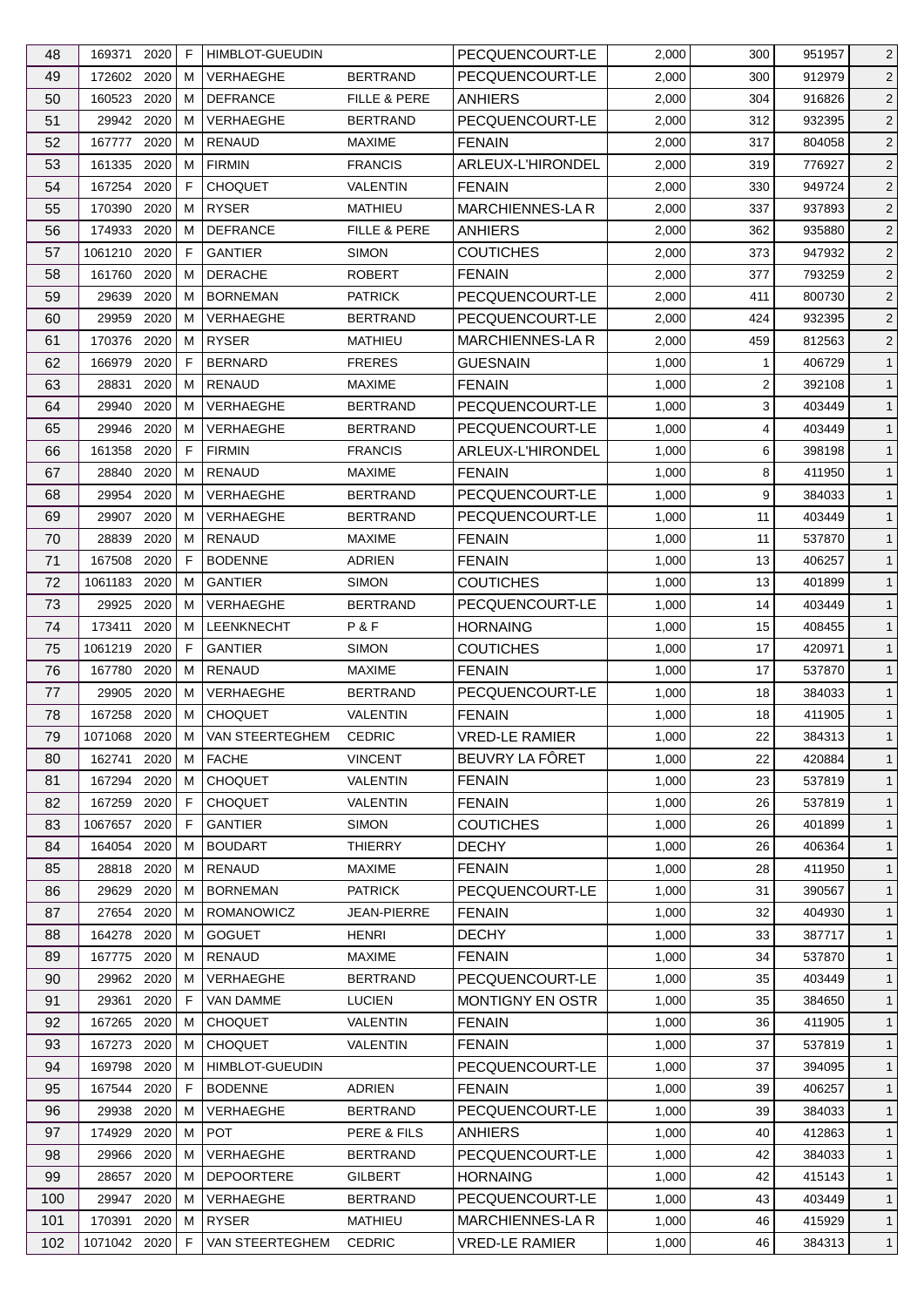| 103 | 167266                | 2020 | м            | <b>CHOQUET</b>         | VALENTIN           | <b>FENAIN</b>            | 1,000 | 47  | 411905 | $\mathbf{1}$ |
|-----|-----------------------|------|--------------|------------------------|--------------------|--------------------------|-------|-----|--------|--------------|
| 104 | 28397                 | 2020 | м            | <b>BARGIACCHI</b>      | <b>YVES</b>        | <b>FENAIN</b>            | 1,000 | 49  | 537276 | $\mathbf{1}$ |
| 105 | 29619                 | 2020 | м            | <b>BORNEMAN</b>        | <b>PATRICK</b>     | PECQUENCOURT-LE          | 1,000 | 49  | 410163 | $\mathbf{1}$ |
| 106 | 167769                | 2020 | м            | <b>RENAUD</b>          | <b>MAXIME</b>      | <b>FENAIN</b>            | 1,000 | 50  | 411950 | $\mathbf{1}$ |
| 107 | 175278                | 2020 | м            | <b>POT</b>             | PERE & FILS        | <b>ANHIERS</b>           | 1,000 | 51  | 412863 | $\mathbf{1}$ |
| 108 | 29915                 | 2020 | M            | <b>VERHAEGHE</b>       | <b>BERTRAND</b>    | PECQUENCOURT-LE          | 1,000 | 53  | 403449 | $\mathbf{1}$ |
| 109 | 167289                | 2020 | м            | <b>CHOQUET</b>         | VALENTIN           | <b>FENAIN</b>            | 1,000 | 54  | 411905 | $\mathbf{1}$ |
| 110 | 167281                | 2020 | F            | <b>CHOQUET</b>         | VALENTIN           | <b>FENAIN</b>            | 1,000 | 54  | 537819 | $\mathbf{1}$ |
| 111 | 28105                 | 2020 | м            | <b>BRICOUT</b>         | P&F                | <b>COUTICHES</b>         | 1,000 | 55  | 400005 | $\mathbf{1}$ |
| 112 | 29311                 | 2020 | м            | LEFEBVRE               | <b>MICHEL</b>      | <b>LANDAS-UNION ST J</b> | 1,000 | 56  | 422801 | $\mathbf{1}$ |
| 113 | 166994                | 2020 | F            | <b>BERNARD</b>         | <b>FRERES</b>      | <b>GUESNAIN</b>          | 1,000 | 57  | 406729 | $\mathbf{1}$ |
| 114 | 28205                 | 2020 | м            | <b>GANTIER</b>         | <b>SIMON</b>       | <b>COUTICHES</b>         | 1,000 | 57  | 546033 | $\mathbf{1}$ |
| 115 | 161761                | 2020 | м            | <b>DERACHE</b>         | <b>ROBERT</b>      | <b>FENAIN</b>            | 1,000 | 59  | 386830 | $\mathbf{1}$ |
| 116 | 171052                | 2020 | м            | <b>BORNEMAN</b>        | <b>PATRICK</b>     | PECQUENCOURT-LE          | 1,000 | 61  | 410163 | $\mathbf{1}$ |
| 117 | 29206                 | 2020 | м            | <b>DEFRETIN</b>        | <b>YVES</b>        | BEUVRY LA FÔRET          | 1,000 | 61  | 406019 | $\mathbf{1}$ |
|     | 28838                 | 2020 |              | <b>RENAUD</b>          |                    |                          |       |     |        |              |
| 118 |                       |      | м            |                        | <b>MAXIME</b>      | <b>FENAIN</b>            | 1,000 | 63  | 537870 | $\mathbf{1}$ |
| 119 | 171005                | 2020 | м            | <b>BORNEMAN</b>        | <b>PATRICK</b>     | PECQUENCOURT-LE          | 1,000 | 64  | 390567 | $\mathbf{1}$ |
| 120 | 161858                | 2020 | F.           | <b>DUPAS</b>           | <b>GREGORY</b>     | <b>AUBERCHICOURT</b>     | 1,000 | 65  | 403343 | $\mathbf{1}$ |
| 121 | 170018 2020           |      | м            | <b>DANGREMONT</b>      | DANIEL             | ORCHIES-LE VENGE         | 1,000 | 67  | 416857 | $\mathbf{1}$ |
| 122 | 174912 2020           |      | M            | <b>DEFRANCE</b>        | FILLE & PERE       | <b>ANHIERS</b>           | 1,000 | 68  | 386342 | $\mathbf{1}$ |
| 123 | 28198                 | 2020 | F            | <b>GANTIER</b>         | <b>SIMON</b>       | <b>COUTICHES</b>         | 1,000 | 68  | 420971 | $\mathbf{1}$ |
| 124 | 28068                 | 2020 | м            | <b>GANTIER</b>         | <b>SIMON</b>       | <b>COUTICHES</b>         | 1,000 | 69  | 546033 | $\mathbf{1}$ |
| 125 | 27480                 | 2020 | м            | <b>DERACHE</b>         | <b>ROBERT</b>      | <b>FENAIN</b>            | 1,000 | 72  | 386830 | $\mathbf{1}$ |
| 126 | 28215                 | 2020 | F            | <b>GANTIER</b>         | <b>SIMON</b>       | <b>COUTICHES</b>         | 1,000 | 74  | 546033 | $\mathbf{1}$ |
| 127 | 28532                 | 2020 | м            | <b>CISTAR</b>          | P&F                | FLINES LEZ RÂCHES        | 1,000 | 75  | 394744 | $\mathbf{1}$ |
| 128 | 160507 2020           |      | м            | <b>DEFRANCE</b>        | FILLE & PERE       | <b>ANHIERS</b>           | 1,000 | 75  | 405396 | $\mathbf{1}$ |
| 129 | 1071041               | 2020 | F            | VAN STEERTEGHEM        | <b>CEDRIC</b>      | <b>VRED-LE RAMIER</b>    | 1,000 | 77  | 384313 | $\mathbf{1}$ |
| 130 | 167570                | 2020 | м            | <b>BODENNE</b>         | ADRIEN             | <b>FENAIN</b>            | 1,000 | 78  | 406257 | $\mathbf{1}$ |
| 131 | 28675                 | 2020 | м            | <b>DEPOORTERE</b>      | <b>GILBERT</b>     | <b>HORNAING</b>          | 1,000 | 79  | 415143 | $\mathbf{1}$ |
| 132 | 167262                | 2020 | м            | <b>CHOQUET</b>         | VALENTIN           | <b>FENAIN</b>            | 1,000 | 80  | 537819 | $\mathbf{1}$ |
| 133 | 28221                 | 2020 | $\mathsf{F}$ | <b>GANTIER</b>         | <b>SIMON</b>       | <b>COUTICHES</b>         | 1,000 | 81  | 420971 | $\mathbf{1}$ |
| 134 | 28119                 | 2020 | M            | <b>BRICOUT</b>         | P&F                | <b>COUTICHES</b>         | 1,000 | 81  | 400005 | $\mathbf{1}$ |
| 135 | 167527 2020           |      | F            | <b>BODENNE</b>         | <b>ADRIEN</b>      | <b>FENAIN</b>            | 1,000 | 82  | 406257 | $\mathbf{1}$ |
| 136 | 162165 2020           |      | м            | <b>ROMANOWICZ</b>      | ALAIN              | <b>FENAIN</b>            | 1,000 | 83  | 389575 | $\mathbf{1}$ |
| 137 | 28234                 | 2020 | F            | <b>GANTIER</b>         | <b>SIMON</b>       | <b>COUTICHES</b>         | 1,000 | 83  | 420971 | $\mathbf{1}$ |
| 138 | 28609                 | 2020 | м            | <b>DEPOORTERE</b>      | GILBERT            | <b>HORNAING</b>          | 1,000 | 85  | 415143 | $\mathbf{1}$ |
| 139 | 167545 2020           |      | м            | <b>BODENNE</b>         | <b>ADRIEN</b>      | <b>FENAIN</b>            | 1,000 | 86  | 406257 | $\mathbf{1}$ |
| 140 | 29951                 | 2020 | м            | VERHAEGHE              | <b>BERTRAND</b>    | PECQUENCOURT-LE          | 1,000 | 88  | 403449 | $\mathbf{1}$ |
| 141 | 27645                 | 2020 | м            | <b>ROMANOWICZ</b>      | <b>JEAN-PIERRE</b> | <b>FENAIN</b>            | 1,000 | 90  | 404930 | $\mathbf{1}$ |
| 142 | 160814                | 2020 | м            | <b>TETART</b>          | <b>SEBASTIEN</b>   | ARLEUX-L'HIRONDEL        | 1,000 | 92  | 398838 | $\mathbf{1}$ |
| 143 | 173814 2020           |      | м            | <b>MENUT</b>           | <b>FABRICE</b>     | WAZIERS-LA RAPIDE        | 1,000 | 92  | 386486 | $\mathbf{1}$ |
| 144 | 195370                | 2020 | м            | <b>RYSER</b>           | <b>MATHIEU</b>     | <b>MARCHIENNES-LA R</b>  | 1,000 | 93  | 415929 | $\mathbf{1}$ |
| 145 | 161766                | 2020 | F            | <b>DERACHE</b>         | <b>ROBERT</b>      | <b>FENAIN</b>            | 1,000 | 94  | 386830 | $\mathbf{1}$ |
| 146 | 29859                 | 2020 | м            | <b>JONCKEERE</b>       | <b>STEPHANIE</b>   | ROOST WARENDIN-L'        | 1,000 | 95  | 411304 | $\mathbf{1}$ |
| 147 |                       |      | F            | <b>JONCKEERE</b>       | <b>STEPHANIE</b>   | ROOST WARENDIN-L'        | 1,000 | 96  | 411304 | $\mathbf{1}$ |
| 148 | 171812 2020<br>172505 | 2020 | м            | <b>JASPARD</b>         | <b>FLEURY</b>      | SOMAIN-LES MINEUR        | 1,000 | 96  | 391745 | $\mathbf{1}$ |
|     |                       |      |              |                        |                    |                          |       | 97  |        |              |
| 149 | 28173                 | 2020 | F            | <b>GANTIER</b>         | <b>SIMON</b>       | <b>COUTICHES</b>         | 1,000 |     | 420971 | $\mathbf{1}$ |
| 150 | 167295 2020           |      | F            | <b>CHOQUET</b>         | VALENTIN           | <b>FENAIN</b>            | 1,000 | 100 | 537819 | $\mathbf{1}$ |
| 151 | 166515 2020           |      | м            | CARNEAUX               | <b>REGIS</b>       | FLINES LEZ RÂCHES        | 1,000 | 100 | 415280 | $\mathbf{1}$ |
| 152 | 29910                 | 2020 | M            | <b>VERHAEGHE</b>       | <b>BERTRAND</b>    | PECQUENCOURT-LE          | 1,000 | 101 | 384033 | $\mathbf{1}$ |
| 153 | 27641                 | 2020 | м            | <b>ROMANOWICZ</b>      | JEAN-PIERRE        | <b>FENAIN</b>            | 1,000 | 102 | 404930 | $\mathbf{1}$ |
| 154 | 29920                 | 2020 | м            | <b>VERHAEGHE</b>       | <b>BERTRAND</b>    | PECQUENCOURT-LE          | 1,000 | 103 | 384033 | $\mathbf{1}$ |
| 155 | 1061208 2020          |      | M            | <b>GANTIER</b>         | <b>SIMON</b>       | <b>COUTICHES</b>         | 1,000 | 105 | 401899 | $\mathbf{1}$ |
| 156 | 169379                | 2020 | м            | <b>HIMBLOT-GUEUDIN</b> |                    | PECQUENCOURT-LE          | 1,000 | 106 | 413339 | $\mathbf{1}$ |
| 157 | 28981 2020            |      | М            | RENAUD                 | <b>MAXIME</b>      | <b>FENAIN</b>            | 1,000 | 106 | 537870 | $\mathbf{1}$ |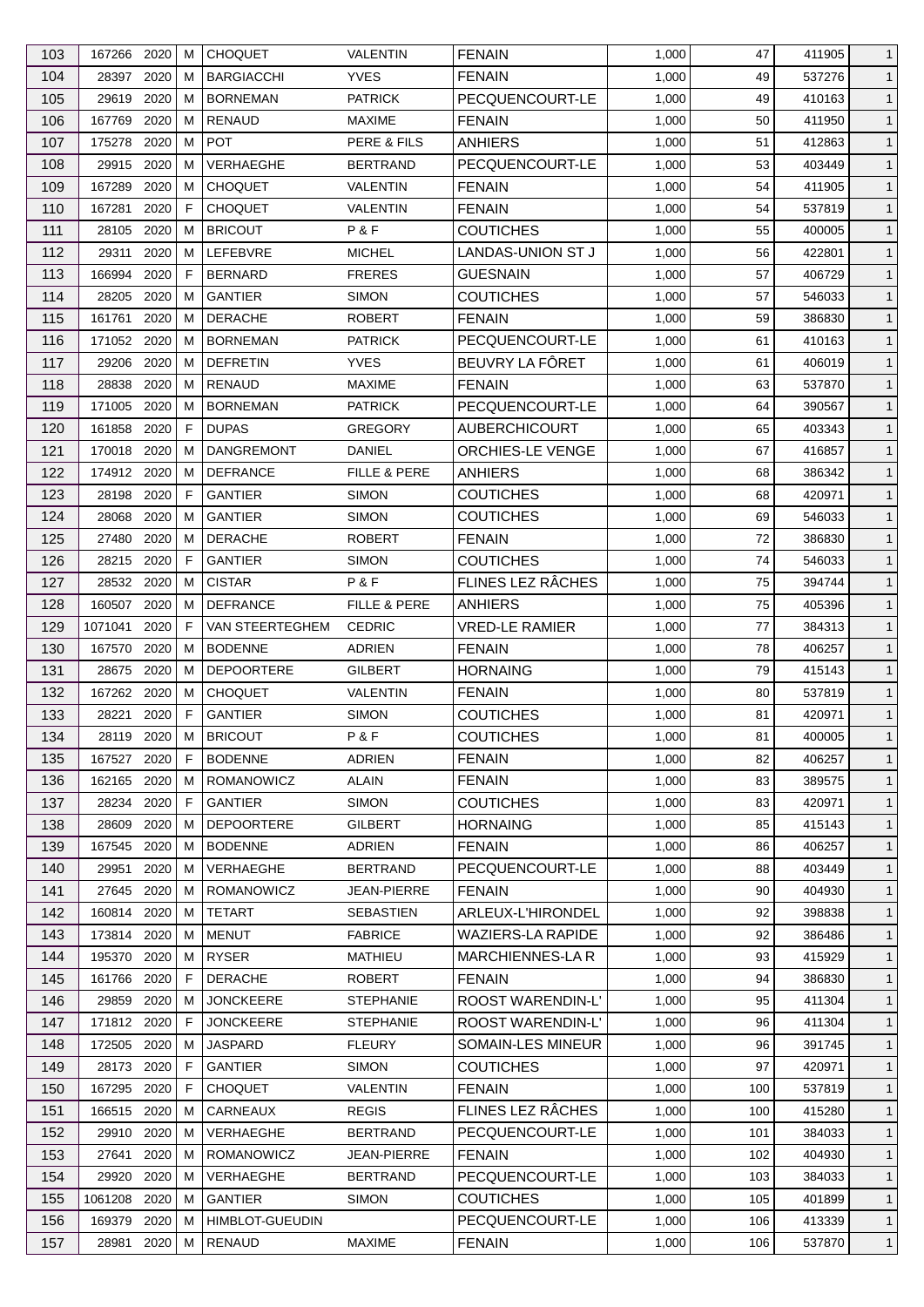| 158        | 28733 2020               |              | м      | <b>COUPIN</b>                       | <b>PHILIPPE</b>             | <b>FENAIN</b>                        | 1,000          | 107        | 400431           | $\mathbf{1}$                 |
|------------|--------------------------|--------------|--------|-------------------------------------|-----------------------------|--------------------------------------|----------------|------------|------------------|------------------------------|
| 159        | 28150                    | 2020         | м      | <b>BRICOUT</b>                      | P&F                         | <b>COUTICHES</b>                     | 1,000          | 107        | 400005           | $\mathbf{1}$                 |
| 160        | 28647                    | 2020         | M      | <b>DEPOORTERE</b>                   | <b>GILBERT</b>              | <b>HORNAING</b>                      | 1,000          | 108        | 415143           | $\mathbf{1}$                 |
| 161        | 28114                    | 2020         | м      | <b>BRICOUT</b>                      | P&F                         | <b>COUTICHES</b>                     | 1,000          | 110        | 400005           | $\mathbf{1}$                 |
| 162        | 167010                   | 2020         | F      | <b>BERNARD</b>                      | <b>FRERES</b>               | <b>GUESNAIN</b>                      | 1,000          | 110        | 406729           | $\mathbf{1}$                 |
| 163        | 172605                   | 2020         | м      | <b>VERHAEGHE</b>                    | <b>BERTRAND</b>             | PECQUENCOURT-LE                      | 1,000          | 111        | 528946           | $\mathbf{1}$                 |
| 164        | 29934                    | 2020         | м      | <b>VERHAEGHE</b>                    | <b>BERTRAND</b>             | PECQUENCOURT-LE                      | 1,000          | 112        | 384033           | $\mathbf{1}$                 |
| 165        | 166564                   | 2020         | F.     | CARNEAUX                            | <b>REGIS</b>                | FLINES LEZ RÂCHES                    | 1,000          | 113        | 415280           | $\mathbf{1}$                 |
| 166        | 175323                   | 2020         | м      | <b>DEPOORTERE</b>                   | <b>GILBERT</b>              | <b>HORNAING</b>                      | 1,000          | 115        | 415143           | $\mathbf{1}$                 |
| 167        | 165227                   | 2020         | F      | <b>MARTIN</b>                       | <b>PHILIPPE</b>             | <b>AUBERCHICOURT</b>                 | 1,000          | 116        | 383942           | $\mathbf{1}$                 |
| 168        | 29216                    | 2020         | м      | <b>DEFRETIN</b>                     | <b>YVES</b>                 | BEUVRY LA FÔRET                      | 1,000          | 117        | 551620           | $\mathbf{1}$                 |
| 169        | 28860                    | 2020         | м      | <b>DELABY</b>                       | <b>LUCIEN</b>               | <b>HORNAING</b>                      | 1,000          | 118        | 388644           | $\mathbf{1}$                 |
| 170        | 168342                   | 2020         | F      | LEENKNECHT                          | P&F                         | <b>HORNAING</b>                      | 1,000          | 120        | 408455           | $\mathbf{1}$                 |
| 171        | 1061188                  | 2020         | F      | <b>GANTIER</b>                      | <b>SIMON</b>                | <b>COUTICHES</b>                     | 1,000          | 120        | 546033           | $\mathbf{1}$                 |
| 172        | 173805                   | 2020         | м      | <b>MENUT</b>                        | <b>FABRICE</b>              | <b>WAZIERS-LA RAPIDE</b>             | 1,000          | 121        | 386486           | $\mathbf{1}$                 |
| 173        | 1061227                  | 2020         | F      | <b>GANTIER</b>                      | <b>SIMON</b>                | <b>COUTICHES</b>                     | 1,000          | 121        | 420971           | $\mathbf{1}$                 |
| 174        | 29955                    | 2020         | м      | VERHAEGHE                           | <b>BERTRAND</b>             | PECQUENCOURT-LE                      | 1,000          | 122        | 403449           | $\mathbf{1}$                 |
| 175        | 28111                    | 2020         | м      | <b>BRICOUT</b>                      | P & F                       | <b>COUTICHES</b>                     | 1,000          | 125        | 400005           | $\mathbf{1}$                 |
| 176        | 28636                    | 2020         | м      | <b>DEPOORTERE</b>                   | <b>GILBERT</b>              | <b>HORNAING</b>                      | 1,000          | 126        | 541043           | $\mathbf{1}$                 |
| 177        | 29950                    | 2020         | м      | VERHAEGHE                           | <b>BERTRAND</b>             | PECQUENCOURT-LE                      | 1,000          | 127        | 403449           | $\mathbf{1}$                 |
| 178        | 28402                    | 2020         | м      | <b>BARGIACCHI</b>                   | <b>YVES</b>                 | <b>FENAIN</b>                        | 1,000          | 127        | 391569           | $\mathbf{1}$                 |
| 179        | 175918                   | 2020         | м      | <b>POT</b>                          | PERE & FILS                 | <b>ANHIERS</b>                       | 1,000          | 128        | 412863           | $\mathbf{1}$                 |
| 180        | 28170                    | 2020         | F      | <b>GANTIER</b>                      | <b>SIMON</b>                | <b>COUTICHES</b>                     | 1,000          | 129        | 546033           | $\mathbf{1}$                 |
| 181        | 167293                   | 2020         | м      | <b>CHOQUET</b>                      | <b>VALENTIN</b>             | <b>FENAIN</b>                        | 1,000          | 129        | 411905           | $\mathbf{1}$                 |
| 182        | 29379                    | 2020         | F      | VAN DAMME                           | <b>LUCIEN</b>               | <b>MONTIGNY EN OSTR</b>              | 1,000          | 129        | 384650           | $\mathbf{1}$                 |
| 183        | 171819                   | 2020         | F      | JONCKEERE                           | <b>STEPHANIE</b>            | <b>ROOST WARENDIN-L'</b>             | 1,000          | 131        | 411304           | $\mathbf{1}$                 |
| 184        | 28138                    | 2020         | м      | <b>BRICOUT</b>                      | P&F                         | <b>COUTICHES</b>                     | 1,000          | 132        | 400005           | $\mathbf{1}$                 |
| 185        | 166996                   | 2020         | F      | <b>BERNARD</b>                      | <b>FRERES</b>               | <b>GUESNAIN</b>                      | 1,000          | 132        | 406729           | $\mathbf{1}$                 |
| 186        | 28801                    | 2020         | м      | RENAUD                              | <b>MAXIME</b>               | <b>FENAIN</b>                        | 1,000          | 134        | 411950           | $\mathbf{1}$                 |
| 187        | 242717                   | 2020         | F.     | <b>DERACHE</b>                      | <b>ROBERT</b>               | <b>FENAIN</b>                        | 1,000          | 134        | 386830           | $\mathbf{1}$                 |
| 188        | 1061709                  | 2020         | F      | <b>GANTIER</b>                      | <b>SIMON</b>                | <b>COUTICHES</b>                     | 1,000          | 134        | 546033           | $\mathbf{1}$                 |
| 189        | 29960                    | $2020$ M     |        | VERHAEGHE                           | <b>BERTRAND</b>             | PECQUENCOURT-LE                      | 1,000          | 135        | 403449           | $\mathbf{1}$                 |
|            |                          |              |        |                                     | P&F                         |                                      |                |            |                  |                              |
| 190<br>191 | 28135 2020<br>28175 2020 |              | м<br>F | <b>BRICOUT</b><br><b>GANTIER</b>    | <b>SIMON</b>                | <b>COUTICHES</b><br><b>COUTICHES</b> | 1,000<br>1,000 | 136<br>136 | 400005<br>420971 | $\mathbf{1}$<br>$\mathbf{1}$ |
| 192        | 167764                   | 2020         | м      | RENAUD                              | <b>MAXIME</b>               | <b>FENAIN</b>                        | 1,000          | 137        | 537870           | $\mathbf{1}$                 |
|            |                          |              | F      | <b>GANTIER</b>                      |                             | <b>COUTICHES</b>                     |                |            |                  |                              |
| 193        | 28218 2020               | 2020         |        |                                     | <b>SIMON</b><br><b>YVES</b> |                                      | 1,000          | 138        | 420971           | $\mathbf{1}$                 |
| 194<br>195 | 28489                    |              | м      | <b>BARGIACCHI</b><br><b>BOUDART</b> | <b>THIERRY</b>              | <b>FENAIN</b><br><b>DECHY</b>        | 1,000          | 138        | 391569           | $\mathbf{1}$                 |
|            | 164076 2020              |              | м      | <b>GANTIER</b>                      |                             |                                      | 1,000          | 139        | 406364           | $\mathbf{1}$                 |
| 196        | 1061185 2020             |              | F      |                                     | <b>SIMON</b>                | <b>COUTICHES</b>                     | 1,000          | 140        | 546033           | $\mathbf{1}$                 |
| 197        | 161873                   | 2020         | м      | <b>DUPAS</b>                        | <b>GREGORY</b>              | AUBERCHICOURT                        | 1,000          | 140        | 403343           | $\mathbf{1}$                 |
| 198        | 28869                    | 2020         | F.     | <b>DELABY</b>                       | <b>LUCIEN</b>               | <b>HORNAING</b>                      | 1,000          | 142        | 408114           | $\mathbf{1}$                 |
| 199        | 29965                    | 2020<br>2020 | м      | <b>VERHAEGHE</b><br><b>DUPAS</b>    | <b>BERTRAND</b>             | PECQUENCOURT-LE                      | 1,000          | 143        | 528946           | $\mathbf{1}$                 |
| 200        | 161851                   |              | F      |                                     | <b>GREGORY</b>              | <b>AUBERCHICOURT</b>                 | 1,000          | 143        | 403343           | $\mathbf{1}$                 |
| 201        | 29235                    | 2020         | м      | <b>DEFRETIN</b>                     | <b>YVES</b>                 | BEUVRY LA FÔRET                      | 1,000          | 145        | 425797           | $\mathbf{1}$                 |
| 202        | 29882                    | 2020         | м      | <b>JASPARD</b>                      | <b>FLEURY</b>               | SOMAIN-LES MINEUR                    | 1,000          | 146        | 537495           | $\mathbf{1}$                 |
| 203        | 167287                   | 2020         | м      | <b>CHOQUET</b>                      | <b>VALENTIN</b>             | <b>FENAIN</b>                        | 1,000          | 146        | 411905           | $\mathbf{1}$                 |
| 204        | 167291                   | 2020         | M      | <b>CHOQUET</b>                      | VALENTIN                    | <b>FENAIN</b>                        | 1,000          | 149        | 411905           | $\mathbf{1}$                 |
| 205        | 1061181                  | 2020         | м      | <b>GANTIER</b>                      | <b>SIMON</b>                | <b>COUTICHES</b>                     | 1,000          | 149        | 401899           | $\mathbf{1}$                 |
| 206        | 162724 2020              |              | M      | <b>FACHE</b>                        | <b>VINCENT</b>              | BEUVRY LA FÔRET                      | 1,000          | 150        | 420884           | $\mathbf{1}$                 |
| 207        | 28155                    | 2020         | м      | <b>BRICOUT</b>                      | P&F                         | <b>COUTICHES</b>                     | 1,000          | 151        | 400005           | $\mathbf{1}$                 |
| 208        | 161853                   | 2020         | м      | <b>DUPAS</b>                        | <b>GREGORY</b>              | AUBERCHICOURT                        | 1,000          | 152        | 403343           | $\mathbf{1}$                 |
| 209        | 175277                   | 2020         | м      | <b>POT</b>                          | PERE & FILS                 | <b>ANHIERS</b>                       | 1,000          | 153        | 412863           | $\mathbf{1}$                 |
| 210        | 28664 2020               |              | м      | <b>DEPOORTERE</b>                   | GILBERT                     | <b>HORNAING</b>                      | 1,000          | 154        | 541043           | $\mathbf{1}$                 |
| 211        | 27638                    | 2020         | м      | <b>ROMANOWICZ</b>                   | <b>JEAN-PIERRE</b>          | <b>FENAIN</b>                        | 1,000          | 154        | 404930           | $\mathbf{1}$                 |
| 212        | 166541 2020              |              | F      | CARNEAUX                            | <b>REGIS</b>                | FLINES LEZ RÂCHES                    | 1,000          | 156        | 395943           | $\mathbf{1}$                 |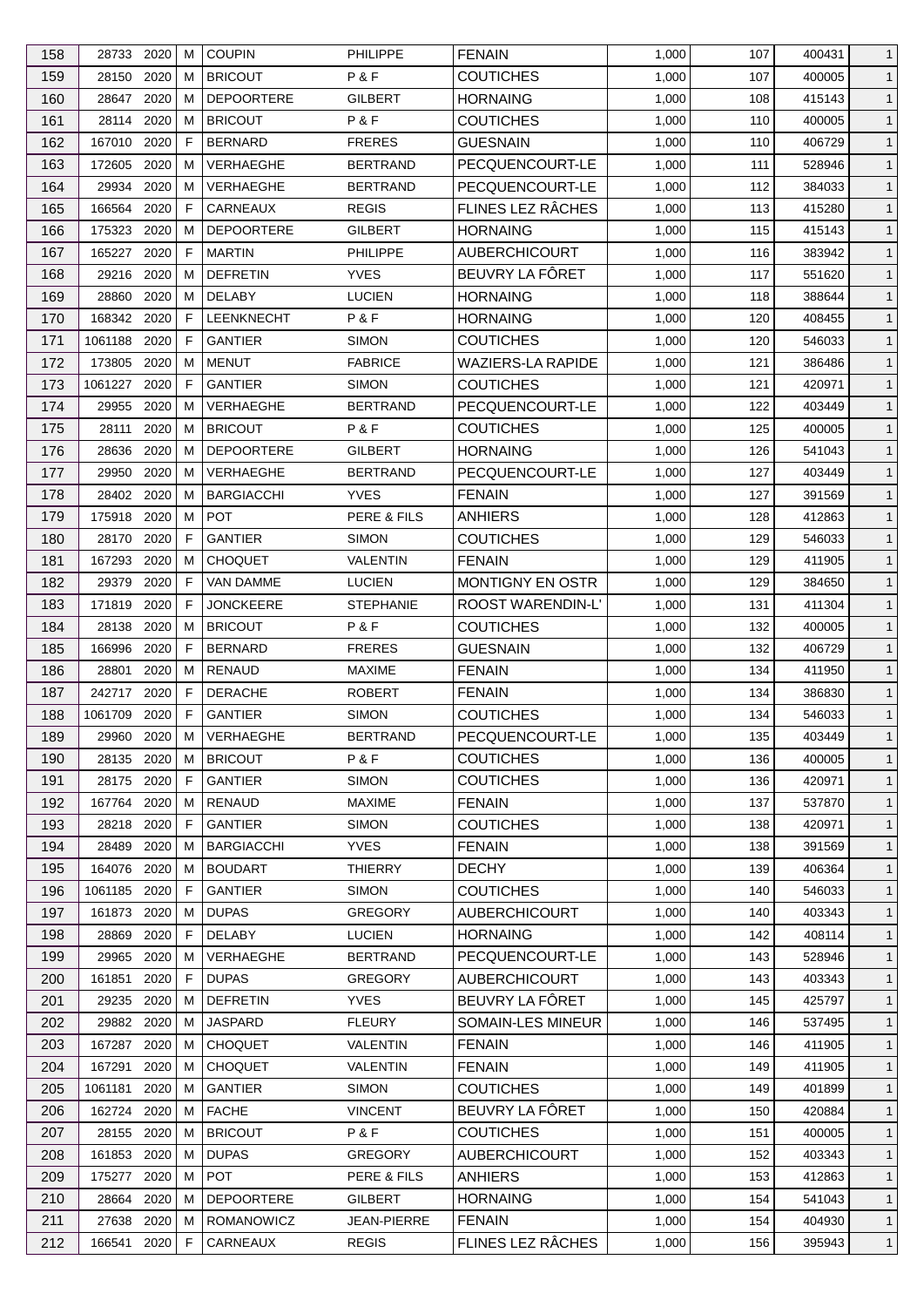| 213 | 28189        | 2020 | F  | <b>GANTIER</b>         | <b>SIMON</b>     | COUTICHES                | 1,000 | 156 | 420971 | $\mathbf{1}$ |
|-----|--------------|------|----|------------------------|------------------|--------------------------|-------|-----|--------|--------------|
| 214 | 169375       | 2020 | м  | <b>HIMBLOT-GUEUDIN</b> |                  | PECQUENCOURT-LE          | 1,000 | 157 | 538618 | $\mathbf{1}$ |
| 215 | 30043        | 2020 | м  | VAN STEERTEGHEM        | <b>CEDRIC</b>    | <b>VRED-LE RAMIER</b>    | 1,000 | 158 | 384313 | $\mathbf{1}$ |
| 216 | 171060       | 2020 | м  | <b>BORNEMAN</b>        | <b>PATRICK</b>   | PECQUENCOURT-LE          | 1,000 | 160 | 410163 | $\mathbf{1}$ |
| 217 | 27840        | 2020 | м  | <b>WAUTIER</b>         | <b>GILBERT</b>   | BEUVRY LA FÔRET          | 1,000 | 160 | 402278 | $\mathbf{1}$ |
| 218 | 28822        | 2020 | м  | <b>RENAUD</b>          | <b>MAXIME</b>    | <b>FENAIN</b>            | 1,000 | 163 | 411950 | $\mathbf{1}$ |
| 219 | 167276       | 2020 | F  | <b>CHOQUET</b>         | VALENTIN         | <b>FENAIN</b>            | 1,000 | 163 | 537819 | $\mathbf{1}$ |
| 220 | 167539       | 2020 | F  | <b>BODENNE</b>         | <b>ADRIEN</b>    | <b>FENAIN</b>            | 1,000 | 164 | 406257 | $\mathbf{1}$ |
| 221 | 162722 2020  |      | м  | <b>FACHE</b>           | <b>VINCENT</b>   | BEUVRY LA FÔRET          | 1,000 | 164 | 401283 | $\mathbf{1}$ |
| 222 | 164086       | 2020 | м  | <b>BOUDART</b>         | THIERRY          | <b>DECHY</b>             | 1,000 | 167 | 406364 | $\mathbf{1}$ |
| 223 | 28999        | 2020 | м  | <b>RENAUD</b>          | <b>MAXIME</b>    | <b>FENAIN</b>            | 1,000 | 168 | 411950 | $\mathbf{1}$ |
| 224 | 28427 2020   |      | F  | <b>MORELLE</b>         | <b>ERIC</b>      | <b>FENAIN</b>            | 1,000 | 169 | 540705 | $\mathbf{1}$ |
| 225 | 28178        | 2020 | м  | <b>BRICOUT</b>         | P&F              | <b>COUTICHES</b>         | 1,000 | 169 | 400005 | $\mathbf{1}$ |
| 226 | 167510       | 2020 | F  | <b>BODENNE</b>         | ADRIEN           | <b>FENAIN</b>            | 1,000 | 170 | 406257 | $\mathbf{1}$ |
| 227 | 1061209      | 2020 | м  | <b>GANTIER</b>         | <b>SIMON</b>     | <b>COUTICHES</b>         | 1,000 | 171 | 401899 | $\mathbf{1}$ |
| 228 | 29603        | 2020 | M  | <b>BORNEMAN</b>        | <b>PATRICK</b>   | PECQUENCOURT-LE          | 1,000 | 171 | 410163 | $\mathbf{1}$ |
| 229 | 28687        | 2020 | м  | <b>DEPOORTERE</b>      | <b>GILBERT</b>   | <b>HORNAING</b>          | 1,000 | 174 | 541043 | $\mathbf{1}$ |
| 230 | 29208        | 2020 | м  | <b>DEFRETIN</b>        | <b>YVES</b>      | BEUVRY LA FÔRET          | 1,000 | 175 | 425797 | $\mathbf{1}$ |
| 231 | 28692        | 2020 | м  | <b>DEPOORTERE</b>      | GILBERT          | <b>HORNAING</b>          | 1,000 | 177 | 541043 | $\mathbf{1}$ |
| 232 | 164316       | 2020 | M  | <b>MAROCCHINI</b>      | <b>FABRICE</b>   | <b>DECHY</b>             | 1,000 | 178 | 386135 | $\mathbf{1}$ |
| 233 | 171817       | 2020 | м  | <b>JONCKEERE</b>       | <b>STEPHANIE</b> | <b>ROOST WARENDIN-L'</b> | 1,000 | 178 | 411304 | $\mathbf{1}$ |
| 234 | 30011        | 2020 | м  | VAN STEERTEGHEM        | <b>CEDRIC</b>    | <b>VRED-LE RAMIER</b>    | 1,000 | 180 | 384313 | $\mathbf{1}$ |
| 235 | 173442 2020  |      | F  | <b>HANQUEZ</b>         | <b>DAVID</b>     | <b>HORNAING</b>          | 1,000 | 181 | 405766 | $\mathbf{1}$ |
| 236 | 29374        | 2020 | F  | <b>VAN DAMME</b>       | <b>LUCIEN</b>    | MONTIGNY EN OSTR         | 1,000 | 182 | 384650 | $\mathbf{1}$ |
|     |              |      |    |                        |                  |                          |       |     |        |              |
| 237 | 169112       | 2020 | F  | <b>GANTIER</b>         | <b>SIMON</b>     | <b>COUTICHES</b>         | 1,000 | 182 | 420971 | $\mathbf{1}$ |
| 238 | 173455       | 2020 | F  | <b>HANQUEZ</b>         | DAVID            | <b>HORNAING</b>          | 1,000 | 183 | 531294 | $\mathbf{1}$ |
| 239 | 166973       | 2020 | F  | <b>BERNARD</b>         | <b>FRERES</b>    | <b>GUESNAIN</b>          | 1,000 | 184 | 406729 | $\mathbf{1}$ |
| 240 | 29628        | 2020 | м  | <b>BORNEMAN</b>        | <b>PATRICK</b>   | PECQUENCOURT-LE          | 1,000 | 184 | 390567 | $\mathbf{1}$ |
| 241 | 160517       | 2020 | м  | <b>DEFRANCE</b>        | FILLE & PERE     | <b>ANHIERS</b>           | 1,000 | 185 | 405396 | $\mathbf{1}$ |
| 242 | 28732        | 2020 | м  | <b>COUPIN</b>          | <b>PHILIPPE</b>  | <b>FENAIN</b>            | 1,000 | 186 | 400431 | $\mathbf{1}$ |
| 243 | 28538        | 2020 | M  | <b>BRUGUET</b>         | WILLY            | <b>GOEULZIN</b>          | 1,000 | 186 | 382665 | $\mathbf{1}$ |
| 244 | 161836       | 2020 | F  | <b>DUPAS</b>           | GREGORY          | <b>AUBERCHICOURT</b>     | 1,000 | 188 | 403343 | $\mathbf{1}$ |
| 245 | 28855 2020   |      | F  | <b>DELABY</b>          | <b>LUCIEN</b>    | <b>HORNAING</b>          | 1,000 | 189 | 533657 | $\mathbf{1}$ |
| 246 | 169372 2020  |      | м  | <b>HIMBLOT-GUEUDIN</b> |                  | PECQUENCOURT-LE          | 1,000 | 189 | 394095 | $\mathbf{1}$ |
| 247 | 161850       | 2020 | F  | <b>DUPAS</b>           | <b>GREGORY</b>   | <b>AUBERCHICOURT</b>     | 1,000 | 189 | 403343 | $\mathbf{1}$ |
| 248 | 28166        | 2020 | F  | <b>GANTIER</b>         | <b>SIMON</b>     | <b>COUTICHES</b>         | 1,000 | 191 | 420971 | $\mathbf{1}$ |
| 249 | 30006 2020   |      | F  | VAN STEERTEGHEM        | <b>CEDRIC</b>    | <b>VRED-LE RAMIER</b>    | 1,000 | 191 | 384313 | $\mathbf{1}$ |
| 250 | 167781       | 2020 | м  | RENAUD                 | <b>MAXIME</b>    | <b>FENAIN</b>            | 1,000 | 191 | 537870 | $\mathbf{1}$ |
| 251 | 161862 2020  |      | F  | <b>DUPAS</b>           | <b>GREGORY</b>   | <b>AUBERCHICOURT</b>     | 1,000 | 192 | 403343 | $\mathbf{1}$ |
| 252 | 166983       | 2020 | F  | <b>BERNARD</b>         | <b>FRERES</b>    | <b>GUESNAIN</b>          | 1,000 | 193 | 387398 | $\mathbf{1}$ |
| 253 | 171805       | 2020 | м  | <b>JONCKEERE</b>       | <b>STEPHANIE</b> | <b>ROOST WARENDIN-L'</b> | 1,000 | 193 | 411304 | $\mathbf{1}$ |
| 254 | 167765       | 2020 | м  | RENAUD                 | <b>MAXIME</b>    | <b>FENAIN</b>            | 1,000 | 195 | 411950 | $\mathbf{1}$ |
| 255 | 161948       | 2020 | F  | <b>LEROY</b>           | <b>DIDIER</b>    | <b>AUBERCHICOURT</b>     | 1,000 | 196 | 406235 | $\mathbf{1}$ |
| 256 | 28607        | 2020 | м  | <b>DEPOORTERE</b>      | <b>GILBERT</b>   | <b>HORNAING</b>          | 1,000 | 197 | 541043 | $\mathbf{1}$ |
| 257 | 28556        | 2020 | м  | <b>BRUGUET</b>         | WILLY            | <b>GOEULZIN</b>          | 1,000 | 197 | 382665 | $\mathbf{1}$ |
| 258 | 160511       | 2020 | м  | <b>DEFRANCE</b>        | FILLE & PERE     | <b>ANHIERS</b>           | 1,000 | 199 | 405396 | $\mathbf{1}$ |
| 259 | 166509       | 2020 | F  | CARNEAUX               | <b>REGIS</b>     | FLINES LEZ RÂCHES        | 1,000 | 200 | 395943 | $\mathbf{1}$ |
| 260 | 28611        | 2020 | м  | <b>DEPOORTERE</b>      | <b>GILBERT</b>   | <b>HORNAING</b>          | 1,000 | 200 | 541043 | $\mathbf{1}$ |
| 261 | 29914        | 2020 | м  | VERHAEGHE              | <b>BERTRAND</b>  | PECQUENCOURT-LE          | 1,000 | 200 | 403449 | $\mathbf{1}$ |
| 262 | 164058       | 2020 | M  | <b>BOUDART</b>         | <b>THIERRY</b>   | <b>DECHY</b>             | 1,000 | 202 | 406364 | $\mathbf{1}$ |
| 263 | 169292 2020  |      | м  | VAN DAMME              | <b>LUCIEN</b>    | <b>MONTIGNY EN OSTR</b>  | 1,000 | 202 | 384650 | $\mathbf{1}$ |
| 264 | 167288       | 2020 | F. | <b>CHOQUET</b>         | VALENTIN         | <b>FENAIN</b>            | 1,000 | 203 | 537819 | $\mathbf{1}$ |
| 265 | 1061187 2020 |      | M  | <b>GANTIER</b>         | <b>SIMON</b>     | <b>COUTICHES</b>         | 1,000 | 204 | 401899 | $\mathbf{1}$ |
| 266 | 28665        | 2020 | м  | <b>DEPOORTERE</b>      | GILBERT          | <b>HORNAING</b>          | 1,000 | 204 | 415143 | $\mathbf{1}$ |
| 267 | 28668 2020   |      | м  | <b>DEPOORTERE</b>      | GILBERT          | <b>HORNAING</b>          | 1,000 | 206 | 415143 | $\mathbf{1}$ |
|     |              |      |    |                        |                  |                          |       |     |        |              |